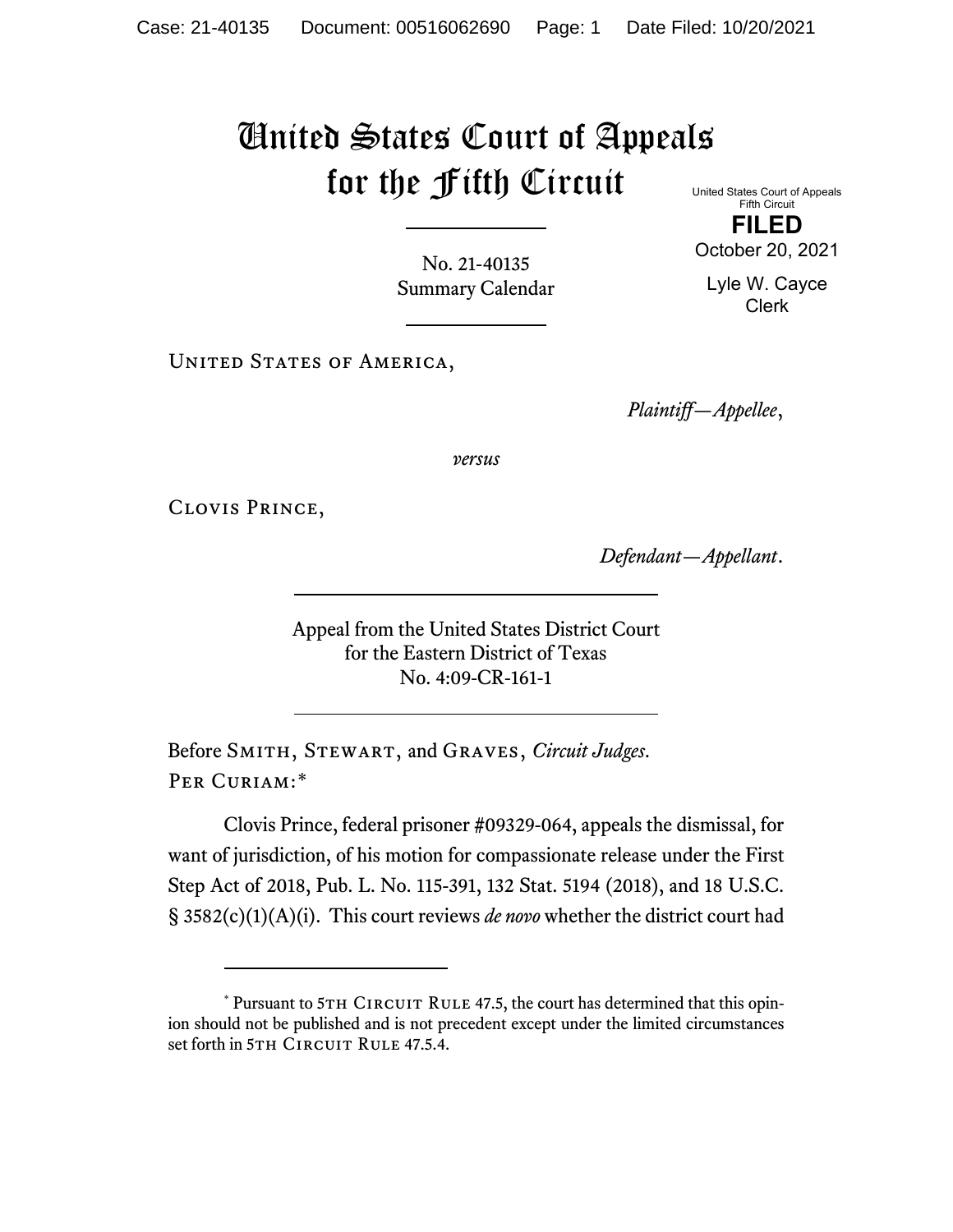## No. 21-40135

jurisdiction to modify Prince's sentence. *See United States v. Bridges*, 116 F.3d 1110, 1112 (5th Cir. 1997).

In *United States v. Shkambi*, 993 F.3d 388, 389−90 (5th Cir. 2021), we invalidated the district court's legal reasoning for dismissing Prince's motion for lack of jurisdiction. Although *Shkambi* invalidated the district court's jurisdictional ruling, the court also addressed the merits of Prince's motion insofar as it determined that he had failed to demonstrate that the 18 U.S.C. § 3553(a) factors supported compassionate release. Thus, if the district court's merits ruling is correct, this court can affirm on that ground. *See United States v. Chacon*, 742 F.3d 219, 220 (5th Cir. 2014).

Prince challenges the district court's consideration of the § 3553(a) factors, especially with respect to his criminal history. The court considered Prince's "long criminal history" and specifically mentioned his prior convictions for assault and battery, robbery, embezzlement, grand larceny, and mail fraud. Prince claims that he did not commit the assault and battery and that his robbery conviction was dismissed. As the district court explained, however, "[e]ven if [Prince] is correct that these convictions are errors, the result is still the same. Based upon a totality of the circumstances, [Prince] is a danger to society." Because the district court made clear that the disputed prior convictions were not dispositive, Prince has failed to show an abuse of discretion in the court's consideration of his criminal history. *See United States v. Chambliss*, 948 F.3d 691, 693 (5th Cir. 2020).

Prince disputes the district court's statement regarding the extent of his involvement with the criminal justice system and reasons that his criminal history is limited to two prior convictions from 1983−85. A review of the presentence report, though, supports the district court's assessment. Prince also contends that the district court gave too much weight to his criminal conduct and failed adequately to consider his involvement in various philanthropic activities and community service. Prince's argument amounts to a